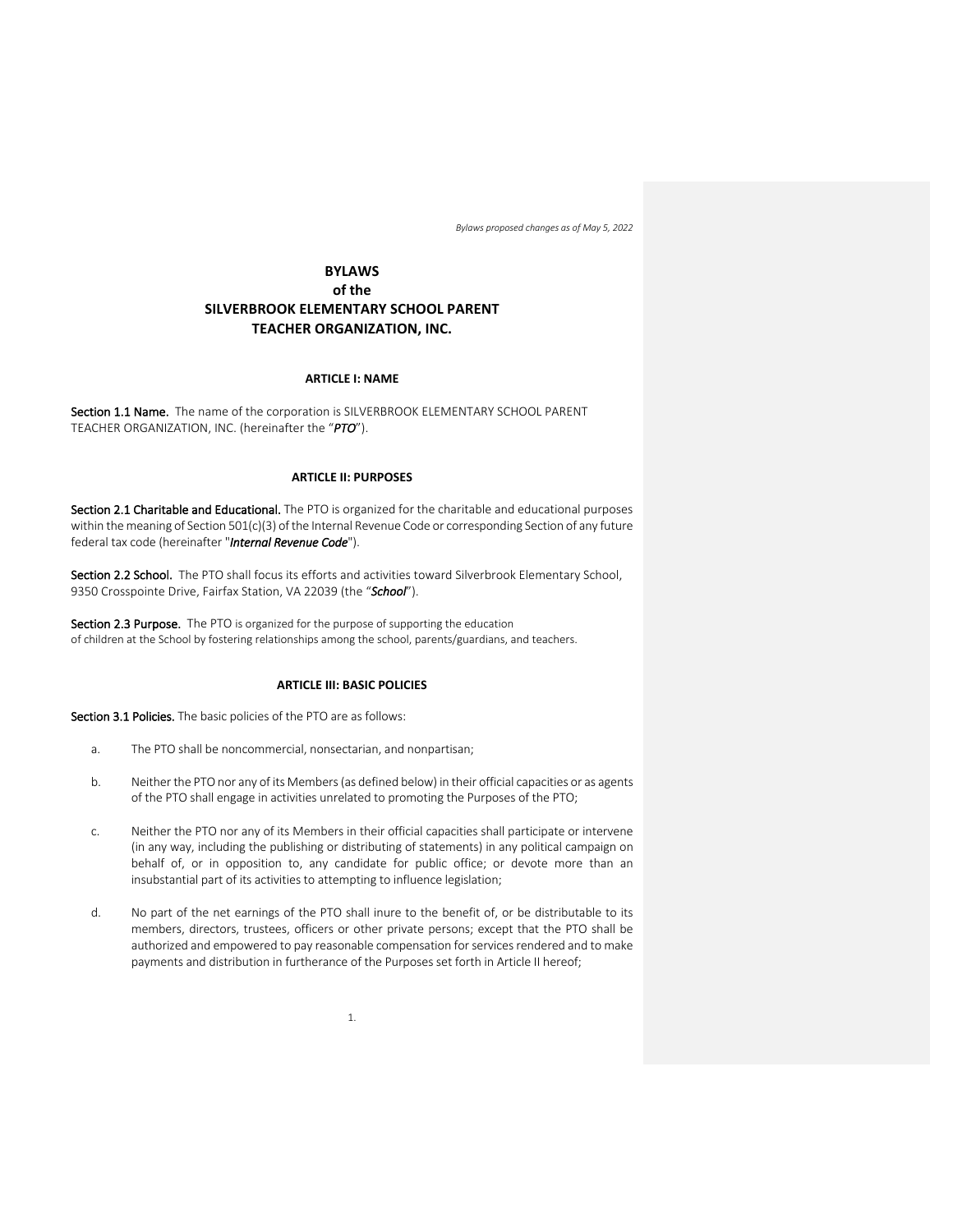- g. Notwithstanding any other provision of these Bylaws to the contrary, the PTO shall not carry on any activities prohibited to be carried on (i) by an organization exempt from Federal income tax under Section 501(c)(3) of the Internal Revenue Code, or (ii) by an organization, contributions to which are deductible under Section 170(c)(2) of the Internal Revenue Code; and
- h. Upon the dissolution of this PTO in accordance with the laws of the Commonwealth of Virginia, after paying or adequately providing for the debts and obligations of the PTO, the remaining assets shall be distributed to one or more non-profit corporations, funds, foundations, or organizations that have established their tax-exempt status under Section 501(c)(3) of the Internal Revenue Code.

## **ARTICLE IV: MEMBERS**

Section 4.1. Qualifications. Any parent, guardian, or other adult standing in loco parentis for a student at the school may be a member and shall have voting rights. The principal, any assistant principals, any teacher employed at the school, and any other staff employed by the school may be a member and have voting rights. Membership is established only with the payment of dues and will continue for the duration of the term as outlined in Section 4.2. Membership shall be available without regard to race, color, sexual preference, creed, religion, or national origin.

Section 4.2. Dues. Annual dues (if any) for Members shall be established by the Board. All memberships for annual dues received during the fiscal year ending June 30 shall expire the following September 30. If dues are charged, a member must have paid his or her dues at least 14 calendar days before the meeting to be considered a member in good standing with voting rights. Any Member may resign by filing a written request with the Secretary; however, such resignation shall not result in reimbursement of membership dues in full or in part.

Section 4.3. Membership Meetings. Membership meetings of the PTO shall be held no less frequently than two times during the school year. One such meeting shall be the annual membership meeting.

4.3.1 The annual membership meeting shall be held in May each year.

4.3.2 Membership meetings (including the annual membership meeting) may be called by the President by notice no fewer than 30 days before the convening of such meeting.

4.3.3 Special membership meetings of the PTO may be called by the President or by a majority of the Board, by notice at least three days before such meeting.

Section 4.4. Quorum. At the time a Membership Meeting is convened, 10 of the Voting Members present in person shall constitute a quorum for the purpose of convening such meeting and the transacting of business at any Membership Meeting as described.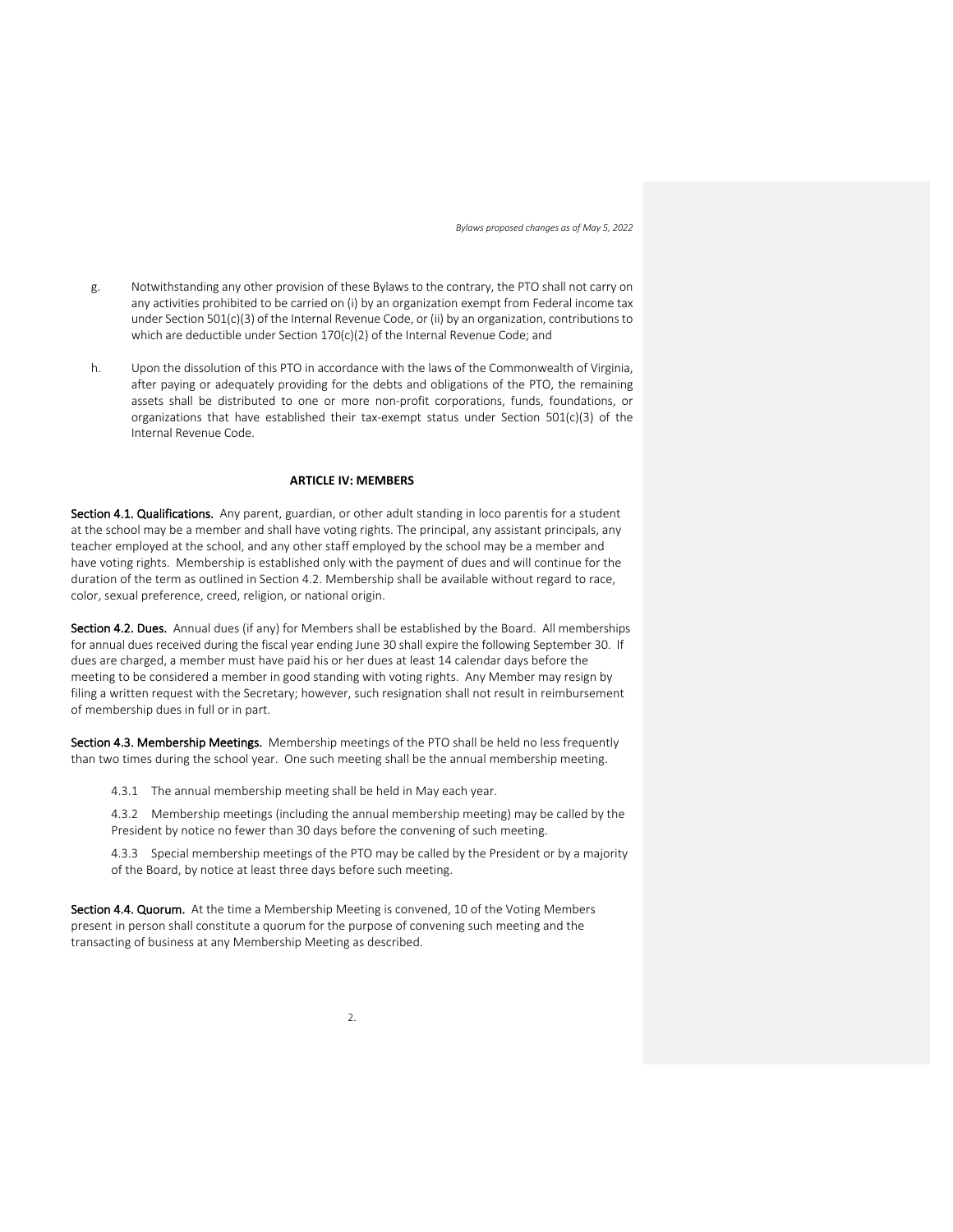Section 4.5 Voting. Voting on routine matters at Membership Meetings may be by voice vote; however, if a request for a counted vote is made by any Voting Member present at the time of the vote, then the Officer conducting the meeting shall count the vote by asking voting Members to stand or raise a hand.

## **ARTICLE V: AUTHORITY AND DUTIES OF DIRECTORS**

Section 5.1. Authority of Directors. The Board of Directors (hereinafter the "*Board*") is the policy-making body of the PTO and shall exercise all the powers and authority granted to the PTO by law.

Section 5.2. Number and Tenure. The Board shall be comprised solely of the Officers described in Section 6.2 and the School principal. Number and tenure guidelines include:

- A. Each Officer shall hold office for a term of two years, with the term beginning on July 1<sup>st</sup> of the year elected and concluding on June 30<sup>th</sup> two years after. Officers are eligible for consecutive terms in each position. If after this four-year period there is not replacement identified from qualified parties, the Officer may be re-elected for a one year term.
- B. The School principal shall hold office until such date as the School principal no longer holds his or her position at the School. There is no term limit for the School principal.

Section 5.3. Regular Meetings. Meetings of the Board shall be held by the call of the President or a majority of the Board, five days advance notice having been given. Board Meetings shall be at such dates, times and places as the Board shall determine. Notwithstanding anything to the contrary contained elsewhere in these Bylaws, in its discretion the Board may convene non-public meetings to discuss matters and take actions upon any topics or subjects upon which it is legally empowered to act.

Section 5.4. Special Meetings. Special Board Meetings shall be called at such dates, times and places as a majority of the directors then comprising the Board shall determine with three days advance notice being given.

Section 5.5. Quorum. A quorum shall consist of a majority of the Board. All decisions will be by majority vote of those present at a meeting at which a quorum was present when such meeting was originally convened.

Section 5.6. Action Without a Meeting. Any action required or permitted to be taken at a meeting of the Board or of any committee of the Board may be taken without a meeting if all the members of the Board or the committee consent in writing to taking the action without a meeting and to approving the specific action. Such consents shall have the same force and effect as a vote of the Board or of the committee as the case may be.

Section 5.7. Participation in Meeting by Conference Telephone. Members of the Board may participate in a meeting through use of conference telephone or similar communications equipment, so long as members participating in such meeting can hear one another.

#### **Commented [SA1]:** Previous Language:

"Section 5.2. Number and Tenure. The Board shall be comprised solely of the Officers described in Section 6.2 and the School principal. Each Officer shall hold office for a term of two years, with the term beginning on July 1st of the year

elected and concluding on June 30th two years after. The School principal shall hold office until such date as the School principal no longer holds his or her position at the School. There is no term limit for the School principal."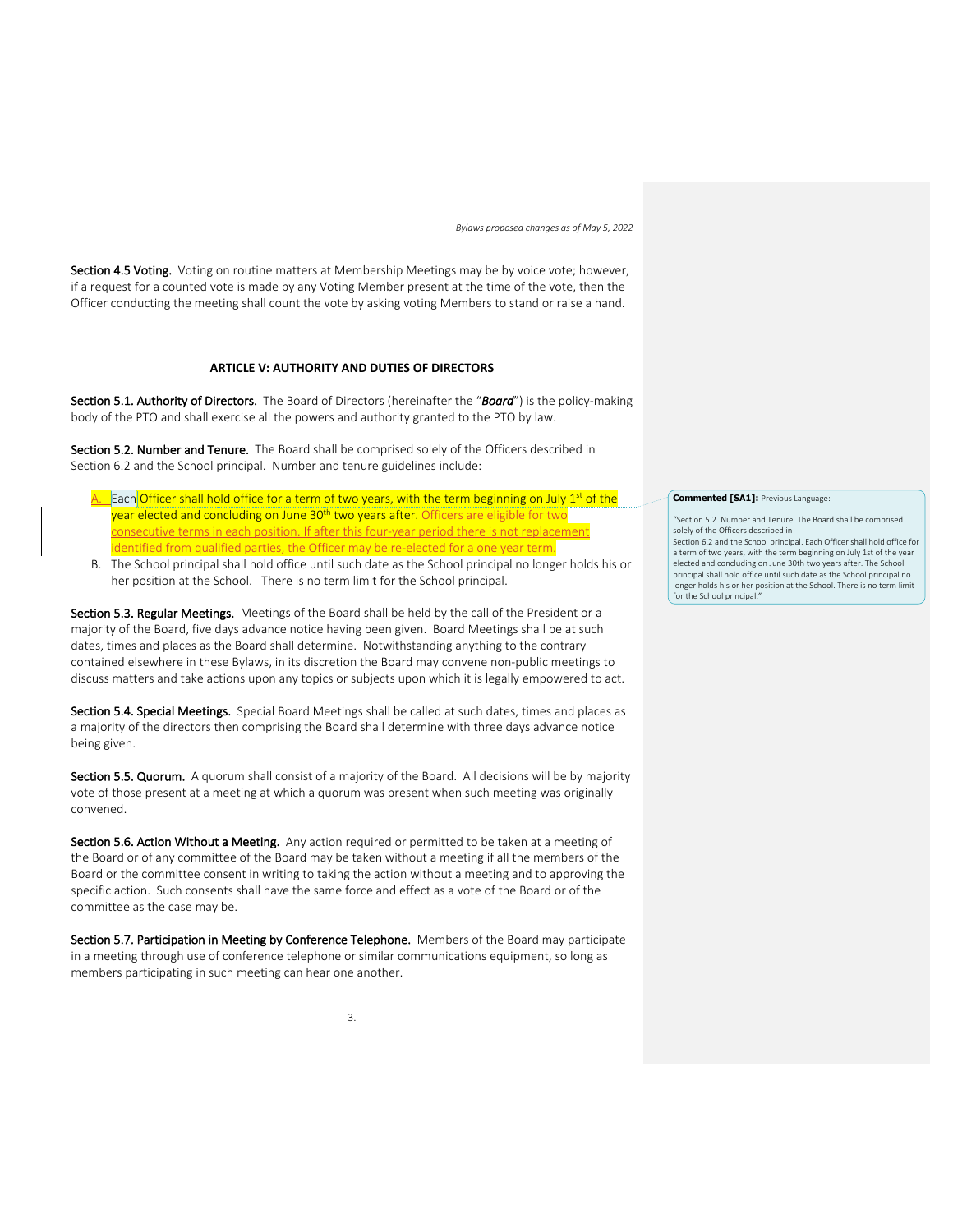Section 5.8. Action by Electronic Vote. The Board shall reserve the right to vote on business via electronic vote. Only the President shall have the authority to call for an electronic vote and to establish the guidelines for that vote. Results must be recorded in the minutes and ratified at the next Board meeting.

Section 5.9. Reimbursement. Directors shall serve without compensation with the exception that expenses incurred in the furtherance of the PTO's business are allowed to be reimbursed with proper supporting documentation and prior approval of the Board. In addition, Directors services the PTO in any other capacity, such as staff, are allowed to receive compensation therefore.

## **ARTICLE VI: AUTHORITY AND DUTIES OF OFFICERS**

Section 6.1. Eligibility. Members are eligible for office if they are members in good standing at least 14 calendar days before the nominating committee presents its slate.

Section 6.2. Officers. The Officers of the PTO shall consist of:

- a. President;
- b. Vice-President of Programming;
- c. Vice-President of Fundraising;
- d. Vice-President of Social Activities
- e. Secretary; and
- f. Treasurer.

The position of President must be held by one person; Co-Presidents are expressly prohibited. The position of Treasurer must be held by one person; separate or multiple treasurers for different projects, activities or functions sponsored by, or that generate or use funds of, the PTO, is expressly prohibited.

Section 6.3. Election of Officers. Officers shall be elected by written ballot during the annual membership meeting. However, if there is but one nominee for an office, election for that office may be by voice vote. A majority of the votes cast by those Voting Members in attendance at the time such vote occurs shall constitute an election.

Section 6.4. Assumption of Duties by Officers. Officers, except the Treasurer, shall assume their official duties following the close of the Board of Directors meeting in June or June 30, whichever is first. The Treasurer shall assume his/her official duties upon the completion of the auditing process.

Section 6.5. Term Limits on Officers. As outlined in Section 5.2., a person shall not be eligible to serve more than two consecutive terms in the same office unless a qualified replacement is unavailable. A person who has served in an office for more than one-half of a full term shall be deemed to have served a full term in such office.

#### **Commented [SA2]:** Previous Language:

"Section 6.5. Term Limits on Officers. A person shall not be eligible to serve more than two consecutive terms in the same office, as outlined in Section 5.2. A person who has served in an office for more than one-half of a full term shall be deemed to have served a full term in such office."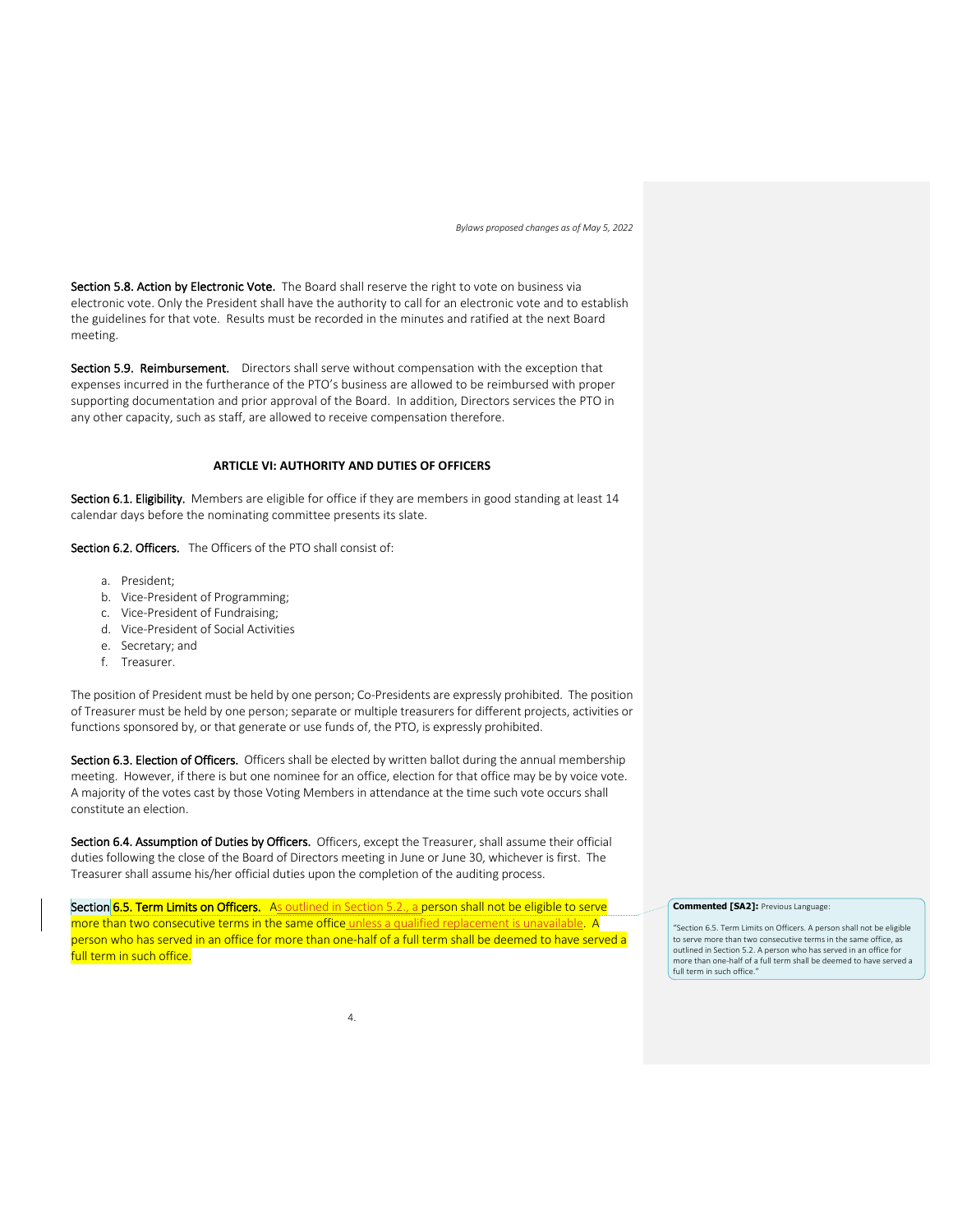### Section 6.6. Duties of Officers. The duties of the Officers are as follows.

### 6.6.1. President. The President shall:

- a. Preside at all membership meetings of the PTO and at all meetings of the Board;
- b. Be a member ex officio of all committees except the Nominating Committee;
- c. Ensure that the annual report is filed with the Commonwealth of Virginia;
- d. Review the bank statement monthly, and sign off on the monthly bank reconciliation completed by the Treasurer, or ensure that an alternate person approves the bank reconciliation in accordance with the requirements of the PTO insurance policies;
- e. Coordinate the work of the officers and committees of the PTO in order that the Purposes may be promoted; and
- f. Perform such other duties as may be prescribed in these bylaws or assigned by the PTO.

## 6.6.2. Vice-President of Programming. The Vice-President of Programming shall:

- a. Organize activities/programs provided by the PTO intended to enrich student educational experiences;
- b. Organize activities/programs sponsored by the PTO, but provided by third-parties, intended to enrich student educational experiences;
- c. Act as an aide to the President;
- d. Perform other delegated duties as assigned.

### 6.6.3. Vice-President of Fundraising. The Vice-President of Fundraising shall:

- a. Organize and coordinate activities designed to raise funds for the PTO;
- b. Act as an aide to the President; and
- c. Perform other delegated duties as assigned.

# 6.6.4. Vice-President of Social Activities. The Vice-President of Social Activities shall:

- a. Organize and coordinate activities provided by the PTO intended to enrich student community and social experiences;
- b. Act as an aide to the President; and
- c. Perform other delegated duties as assigned.

### 6.6.5. Secretary. The Secretary shall:

- a. Record the minutes of all meetings of the PTO;
- b. Keep the official copy of the bylaws, articles of incorporation, conflict of interest policy, and any other corporate documents in his or her files;
- c. Maintain a Membership List;
- d. Distribute incoming mail to proper officers or committee chairs; and
- e. Perform other delegated duties as assigned.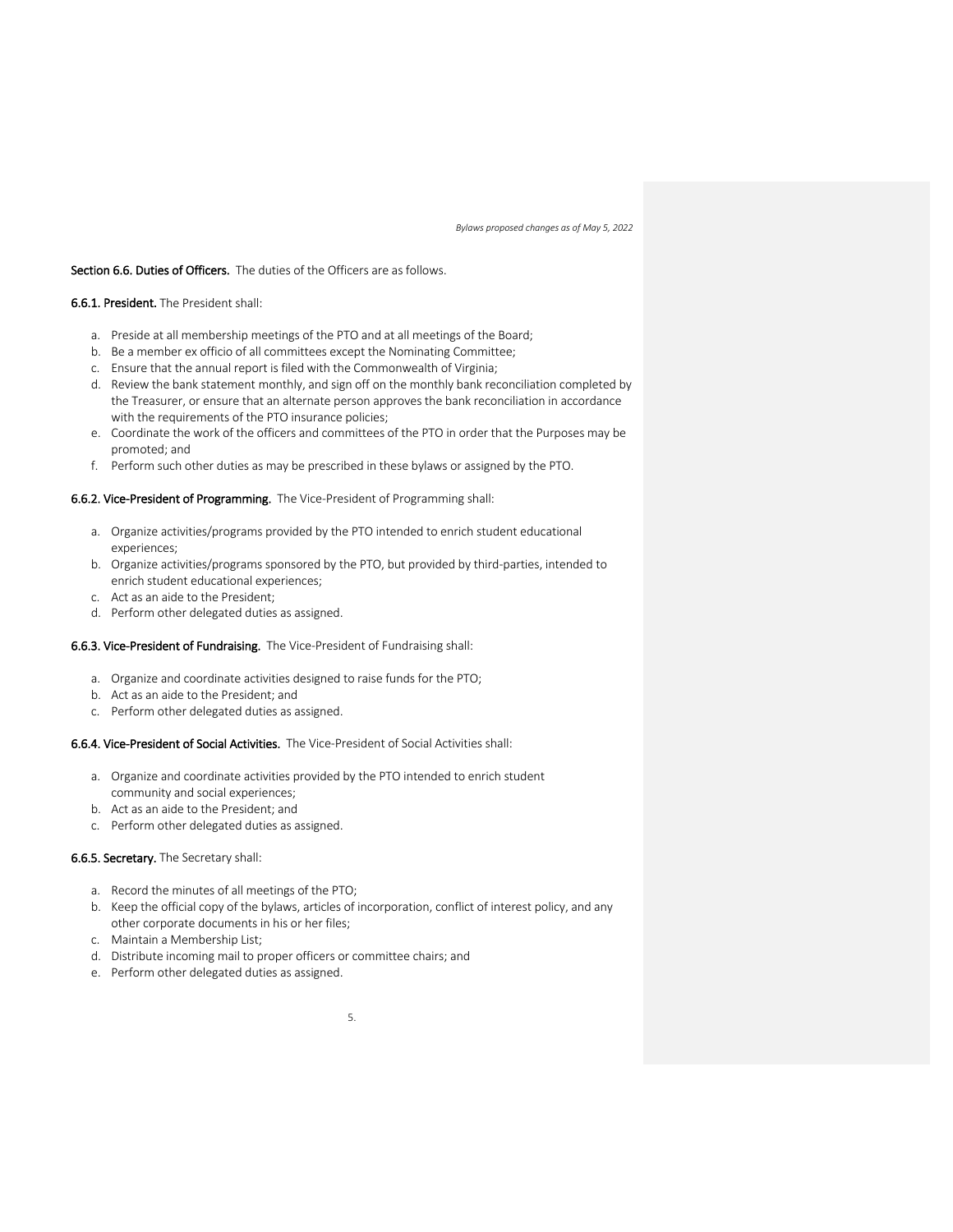#### 6.6.6. Treasurer. The Treasurer shall:

- a. Maintain and preserve custody of all the funds of the PTO;
- b. Maintain a full and accurate account of receipts and expenditures as described in Section 8.2 and 8.3;
- c. Make disbursements as authorized by the Board in accordance with the budget adopted by the PTO:
- d. Ensure that all checks and vouchers are signed in accordance with the provisions of Section 8.2;
- e. Present a written financial statement to the Board monthly during the school year and at other times when requested by the Board;
- f. Have the accounts examined according to the auditing procedures outlined in Section 8.5;
- g. File all associated tax returns as required by Federal, state or local law;
- h. Present a proposed annual budget to the newly elected officers by July 1; and
- i. Perform other delegated duties as assigned.

Section 6.7. Transfer of Records. Upon the expiration of the term of office or in case of resignation, each Officer shall return to the President, without delay, all records, books, and other materials pertaining to the office.

Section 6.8. Resignation. Resignations of Officers shall be deemed effective upon receipt by the Secretary of the Board or any date specified in such resignation of the resigning Officer. If the Secretary resigns, the resignation shall be deemed effective upon receipt by the President or any date specified in such resignation.

Section 6.9. Vacancies. If a vacancy occurs for any Officer by reason of resignation, death, incapacity or removal before the expiration of his or her term then the remainder of that term shall be filled by a majority vote of the Board. If a tie vote occurs, the President shall choose the succeeding Officer; provided, that the individual chosen must be one of the individuals who was the subject of such tie vote. If a vacancy occurs in the office of President, the Vice-President shall automatically become President and serve notice of the election to fill the vacancy in the office of Vice-President. An Officer who fills a vacancy shall serve for the remainder of the unexpired term of that Officer's predecessor in office.

Section 6.10 Recall and Removal of an Officer. Any Director (hereinafter the "*Controlling Director*") may receive written request for recall of an Officer. The request must be signed by no fewer than 15 Voting Members. Within seven days after receipt of such request, the Controlling Director shall give notice to the membership of a membership meeting at which a vote will be taken to recall the Officer (hereinafter the "*Recall Meeting*"). Such notice must be given at least 15 and no more than 30 days before the Recall Meeting.

The notice shall identify by name the Members who signed the request, the name and title of the subject Officer, and the name of the Director who received the request. Such notice shall further indicate that the recall meeting will be controlled by the Controlling Director. Such notice shall not include any allegations against the subject Officer. Such notice shall be posted on the web site of the PTO and distributed to members of the PTO by email, to the extent possible.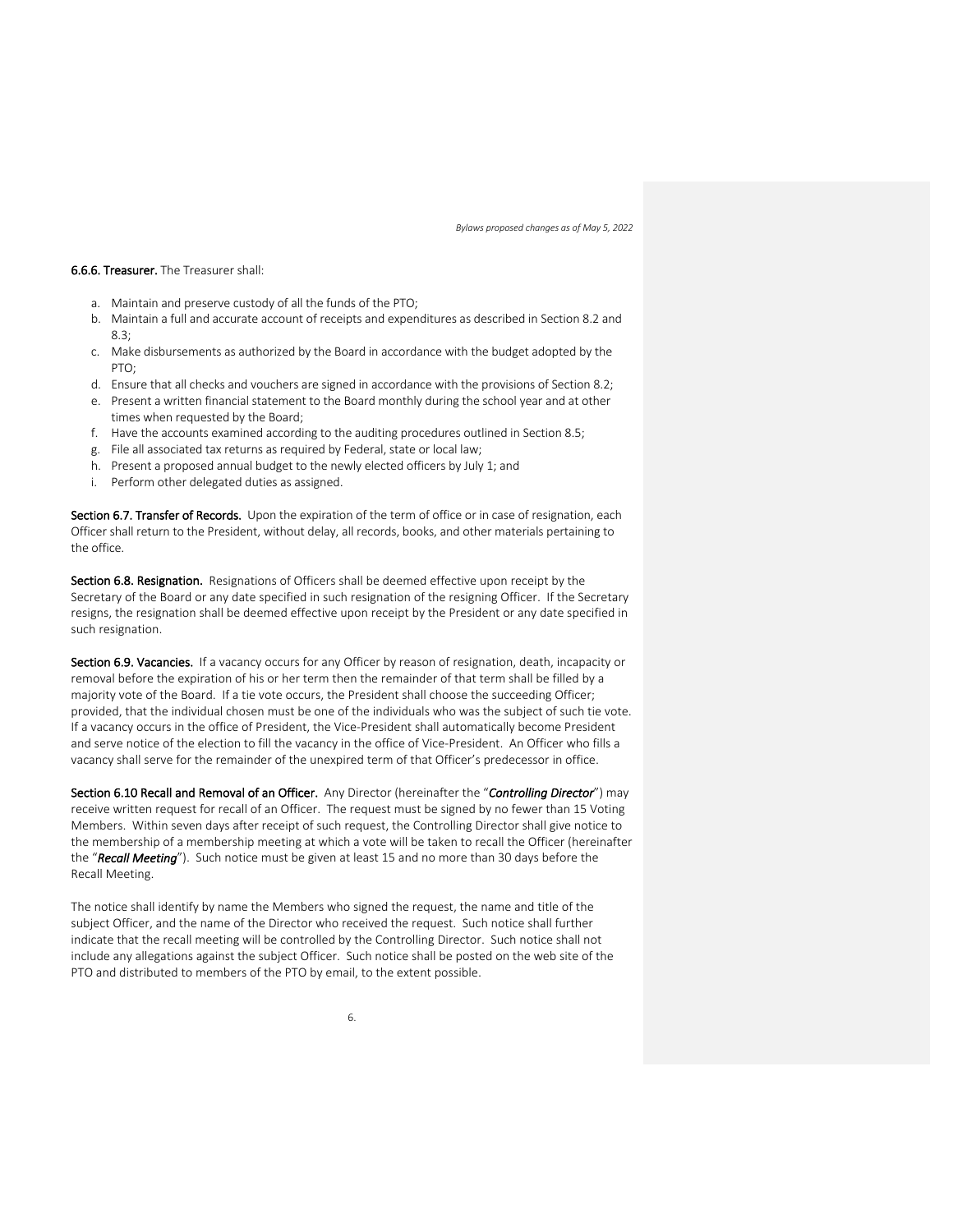At the Recall Meeting, a motion to recall the subject Officer shall be considered to have been made and seconded by the request, and after limited discussion, such motion shall be voted on as the sole order of business. If a majority of the votes cast are in favor of the motion, the motion shall be deemed to have carried, and the Officer shall immediately be deemed removed from office.

## **ARTICLE VII: COMMITTEES**

Sec. 7.1 Committees. The Board may, by resolution adopted by a majority of the Directors present at a meeting and voting thereon, establish special or standing committees of the Board that may include non-Board members. The Board or the Committee members may make such provisions for appointment of the chair of such committees and establish such procedures to govern their activities. The Board may delegate thereto such authority as may be necessary or desirable for the efficient management of the property, affairs, business, and activities of the PTO.

Section 7.2 Term Limits on Chairpersons. The term of a standing committee chairperson shall be for one year beginning on July 1 and is renewable at the discretion of the Board. The term of a special committee chairperson is ended upon completion of the task assigned to the committee.

Committee chairpersons shall turn over to the President, without delay, all records, books and other materials pertaining to the committee at the end of the term served or when departing office.

Section 7.3 Vacancies. If a vacancy occurs for any chairperson by reason of resignation, death, incapacity or removal before the expiration of his or her term, it shall be filled by a majority vote of the Board.

Section 7.4 Nominating Committee. There shall be a Nominating Committee, composed of three Members who shall be elected by the Board during the month of March. Upon election of the members of the committee, the Board shall provide a Nominating Committee Guidance documents that outlines the process and deadlines. An Officer may serve on the Nominating Committee, provided that the officer is not seeking to fill an open Officer position for the next term. The Nominating Committee shall elect its own chairman. Each member of the Nominating Committee shall have one vote and decision shall be made by the majority.

The Nominating Committee shall nominate an eligible person for each Officer to the extent that volunteers are available and report its slate of nominees to the Board no less than 30 days prior to the annual membership meeting. The Board shall release the slate to the membership as expeditiously as possible.

If the Nominating Committee nominates multiple candidates for the same Officer position, a runoff shall be conducted following the rules contained in the then most current edition of *Robert's Rules of Order Newly Revised.*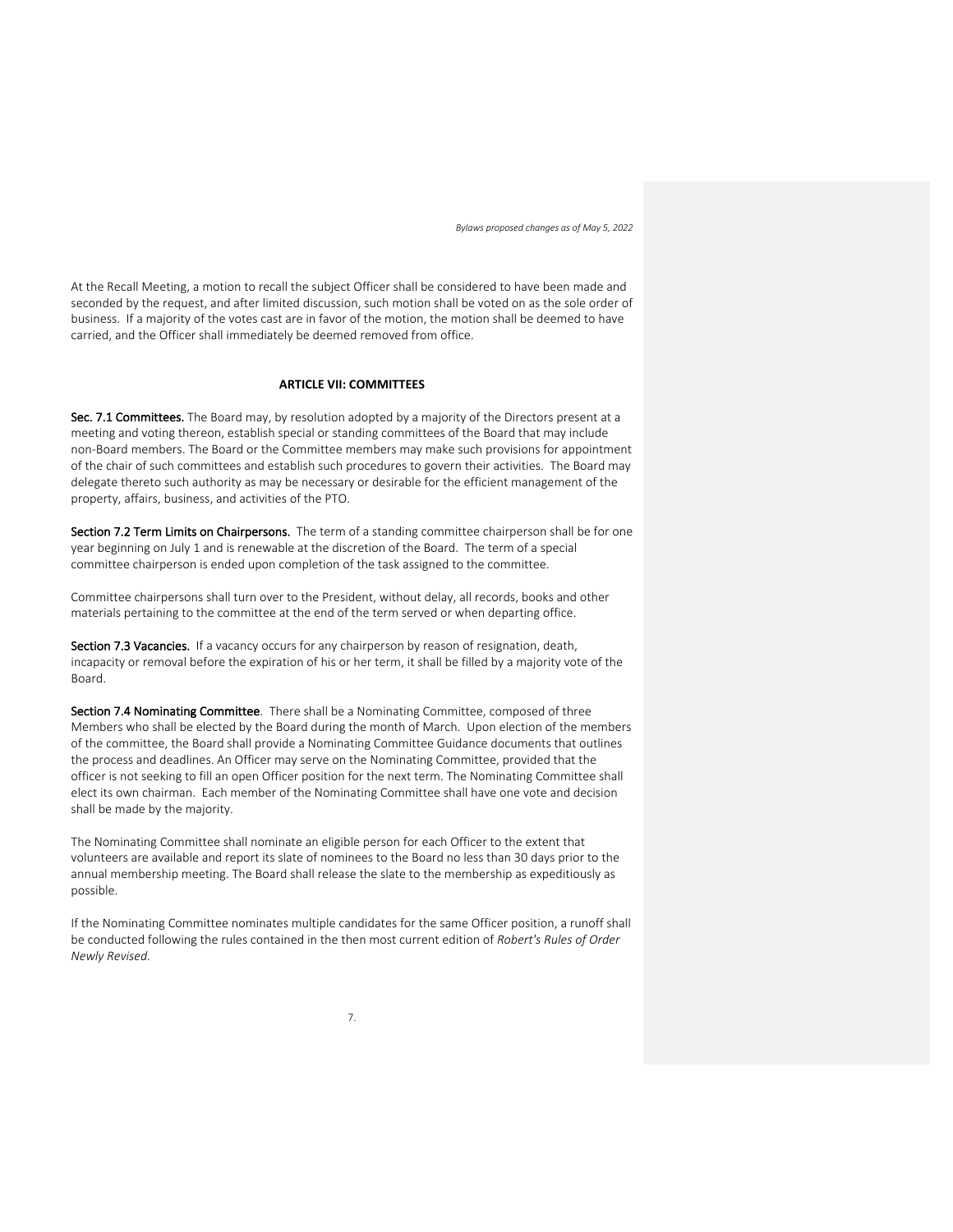At the annual membership meeting, additional nominations may be made from the floor. Only those persons who have signified their consent to serve if elected shall be nominated for or elected to such office.

Section 7.5 Auditing Committee. There may be an Auditing Committee as stated in Section 8.5.

## **ARTICLE VIII : FINANCIAL ADMINISTRATION**

Section 8.1. Fiscal Year. The fiscal year of the PTO shall be July 1 through June 30 of the following calendar year.

Section 8.2. Checks, Drafts, Etc. All checks, orders for the payment of money, bills of lading, warehouse receipts, obligations, bills of exchange, and insurance certificates shall be signed or endorsed by such officer or officers of the PTO and in such manner as shall from time to time be determined by resolution of the Board.

Section 8.3. Deposits and Accounts. All funds of the PTO, not otherwise employed, shall be deposited from time to time in general or special accounts in such banks, trust companies, or other depositories as the Board may select. For the purpose of deposit and for the purpose of collection for that account of the PTO, checks, drafts, and other orders of the PTO may be endorsed, assigned, and delivered on behalf of the PTO by any officer of the PTO.

Section 8.4. Investments. The funds of the PTO may be retained in whole or in part in cash or in securities guaranteed by the U.S. government, or in FDIC insured accounts at FDIC insured institutions. Deposit accounts in banks or savings and loan institutions will not exceed the amount insured by FDIC coverage.

Section 8.5. Auditing Procedures. The financial records of the PTO shall be audited no less frequently than once per year, in accordance with these procedures.

- a. An auditing committee or a professional auditor shall be selected by the Board. An auditing committee shall consist of no fewer than three members and no one with signature authority shall sit on the auditing committee.
- b. The Treasurer shall submit the books to the auditing committee or the professional auditor at the end of the fiscal year. A signed audit report shall be prepared by the auditing committee or the professional auditor and shall be submitted in writing to the Board prior to August 31.
- c. The Board shall, upon resignation or termination of the Treasurer during a term, select an auditing committee or a professional auditor within one week of the resignation. The audit shall be performed with fiscal year end auditing procedures and shall be completed within three weeks of the resignation. This audit shall not be performed in lieu of the year-end audit.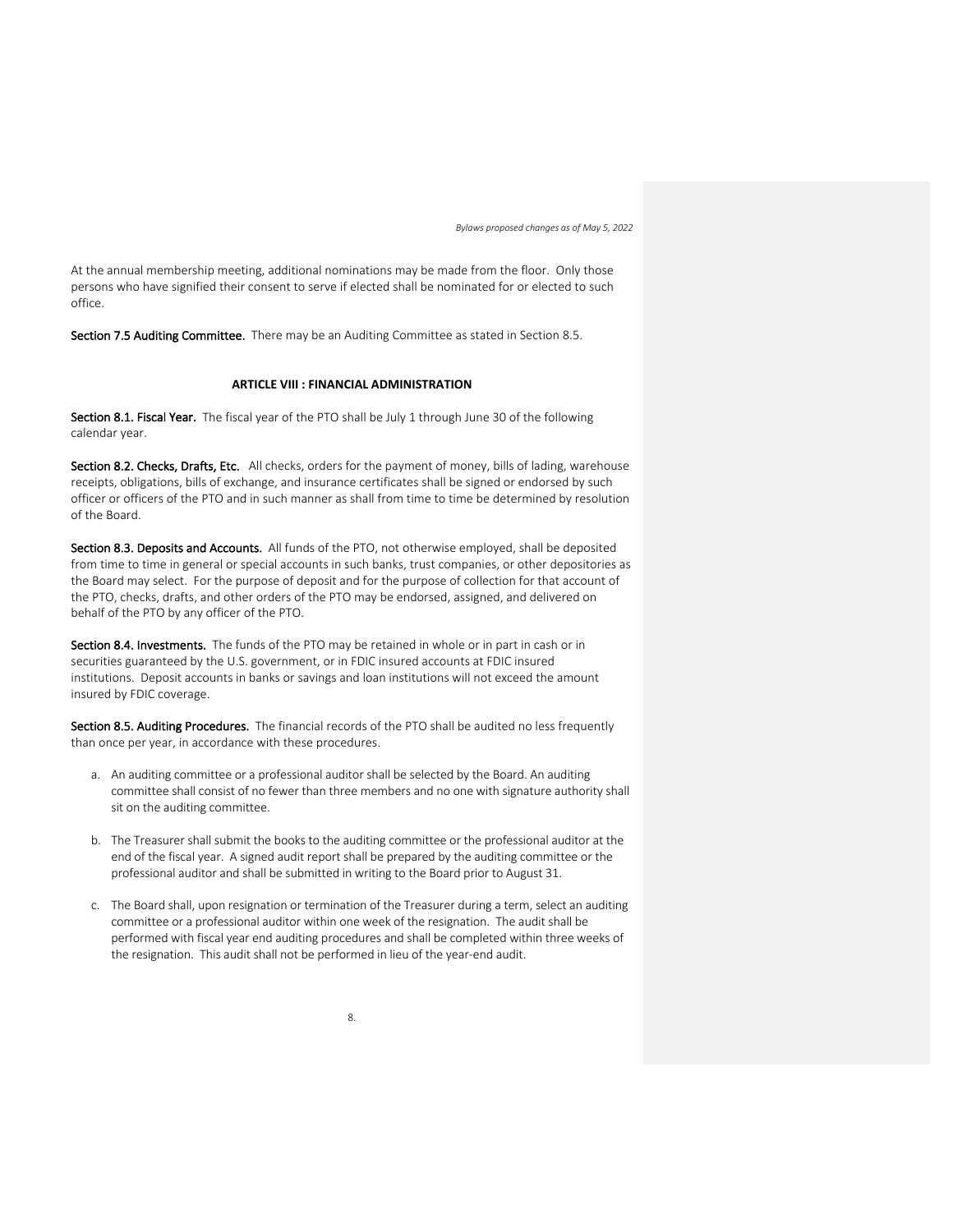- d. The newly elected treasurer shall not undertake any banking responsibilities of that office with the exception of depository duties, reconciliation of bank statements, change of signatory or other clerical duties not requiring signatory until the audit is presented to the Board.
- e. All audit reports shall be presented to the general membership for adoption. The fiscal year-end audit report shall be presented to the membership for adoption at the first general membership meeting held after the completion of the report.

Section 8.6. Budget Approval. The Board shall present a budget to the membership for approval no later than September 30 of each year.

## **ARTICLE IX: BOOKS AND RECORDS**

Section 9.1. Books and Records. The PTO shall keep correct and complete records of financial transactions and accounts and shall also keep minutes of the proceedings of its Board. All books and records of the PTO may be inspected by any Member, his or her agent for any purpose at any reasonable time upon signed written request and subject to reasonable restrictions. The Board shall respond in writing to each such request within 30 days following receipt; provided further that, if there are more than 10 pending requests, the Board may respond by notice posted at the PTO's web site, if any.

## **ARTICLE X : INDEMNIFICATION**

Section 10.1. Indemnification. Every member of the Board, every Officer, every employee of the PTO, or any combination thereof, shall be indemnified by the PTO against all expenses and liabilities, including counsel fees, reasonably incurred or imposed upon such member of the Board, Officer, employee, or any combination thereof in connection with any threatened, pending, or completed action, suit or proceeding to which she or he may become involved by reason of her or his being or having been a member of the Board, Officer, employee of the PTO, or any combination thereof, or any settlement thereof, unless adjudged therein to be liable for negligence or misconduct in the performance of her or his duties. In the event of a settlement, the indemnification herein shall apply only when the Board approves such settlement and reimbursement as being in the best interest of the PTO. The foregoing right of indemnification shall be in addition and not exclusive of all other rights which such member of the Board, Officer and/or employee is entitled.

## **ARTICLE XI: AMENDMENT OF BYLAWS**

Section 11.1. Vote to Amend. These Bylaws may be amended at any membership meeting other than a Recall Meeting with an affirmative vote of two-thirds of the members voting thereon. The text of the proposed amendment(s) must be included in the notice announcing the time, date, and place of the membership meeting. The notice for any membership meeting at which it is proposed to amend these Bylaws shall be publicized at least 60 calendar days prior to such membership meeting.